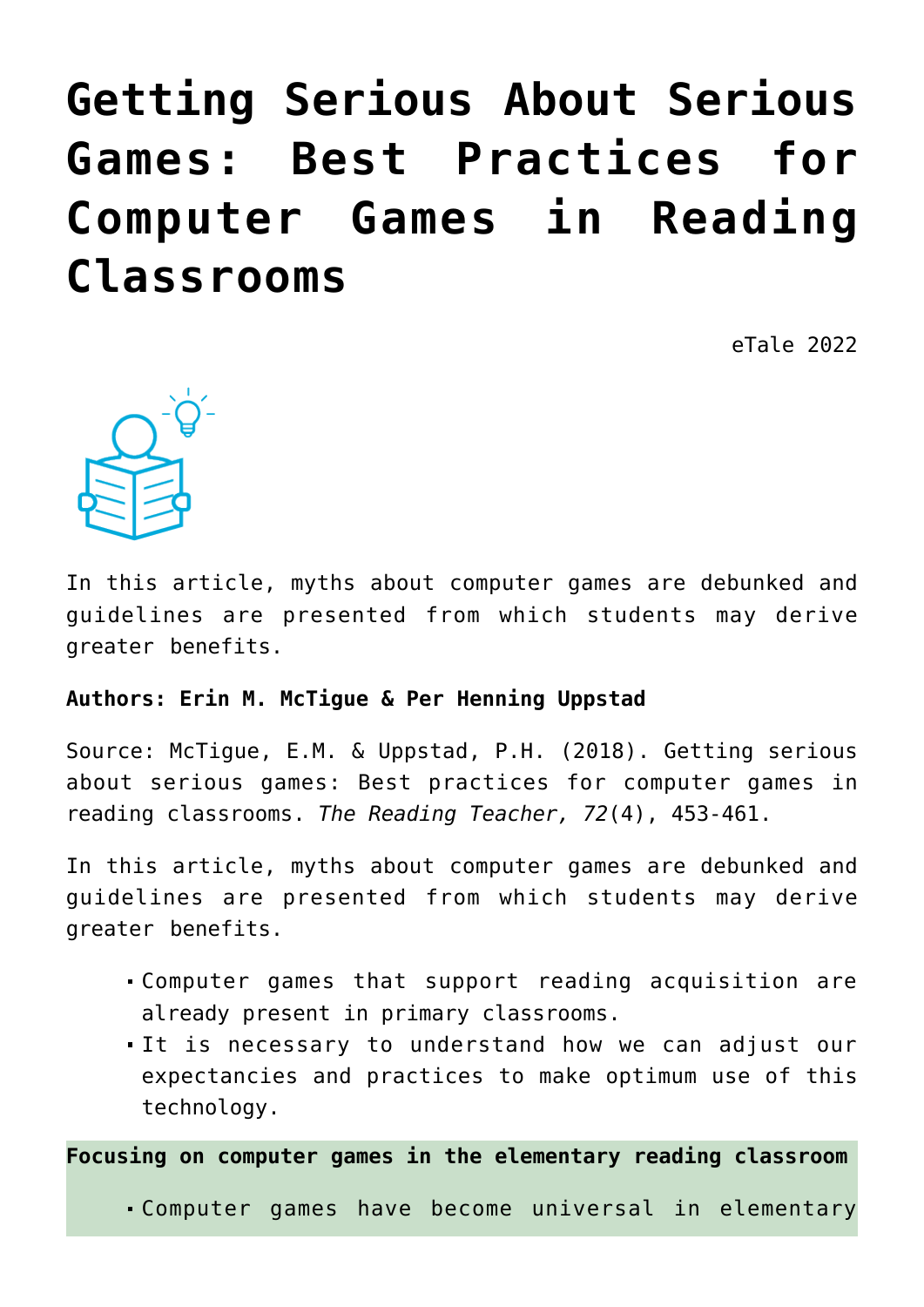classrooms.

- By the early 2000s, 80% of elementary teachers in highly developed countries reported using computers for instructional reading support.
- The way computer programs are implemented makes a significant difference to student learning, with teacher-student interactions being critical.

## **Computer games for literacy learning**

- Computer games are a subset of computer-assisted instruction (CAI).
- Computer games have specific goals, interactive elements, and can be rewarding for the participant.
- For serious games that are played in school, the goal is to learn, rather than purely entertainment.
- Serious games are usually self-contained and supplement the core curriculum through individualised drills, adaptive practice, and assessment.

#### **How teachers implement computer games**

- The value of integrating technology lies in how, not whether, it is used.
- Students benefit when teachers make thoughtful decisions about technology.
- Attention to implementation is needed.



#### **The study**

The study presents myths about the use of computer games for reading.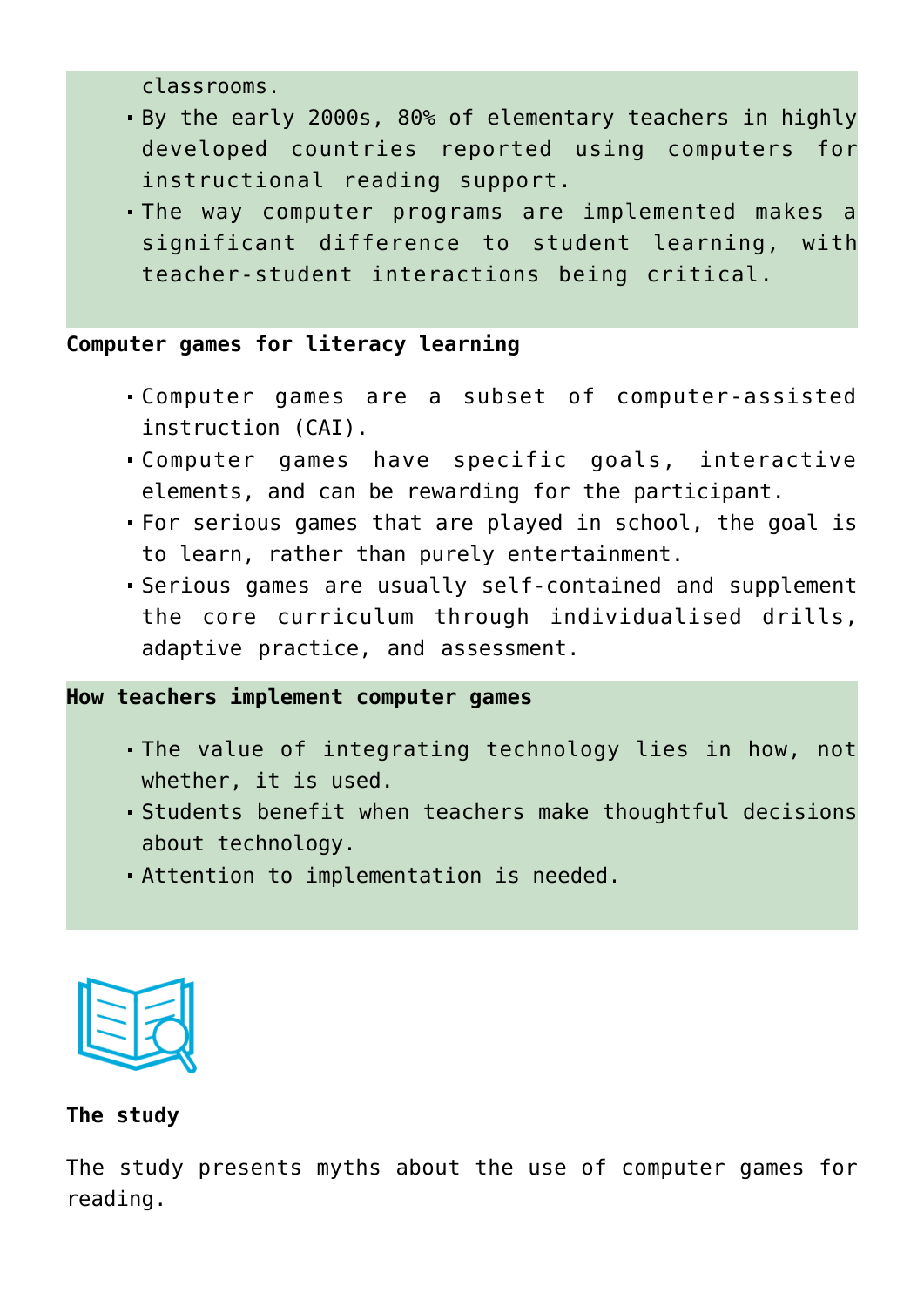

## **Myth 1**

*Students are always highly motivated to play computer games for reading. Students will be more engaged in literacy tasks with technology than with traditional formats such as pen and paper.*

- The novelty of new games often evokes a short-term or situational interest.
- Games were not found to be more motivating than traditional instruction.
- Frequent computer game play in reading has been associated with lower reading interest.

#### **Teachers' supporting motivation for serious games in reading**

- Motivation stems from three basic needs: autonomy, competence, and relatedness.
- Teachers should explicitly inform students that although a learning game may be fun, it is a different type of game than those played outside school because the goal is to learn; unless students understand that competency is the goal, playing for fun will be the default aim.
- Teachers can model and encourage students to develop learning goals.
- We recommend that teachers present goals near the playing area and revisit them as a daily ritual before playing to maintain students' focus on learning.
- We recommend two types of peer collaboration: many games can be played with partners sharing one screen, while students benefit from having others witness their success in learning games.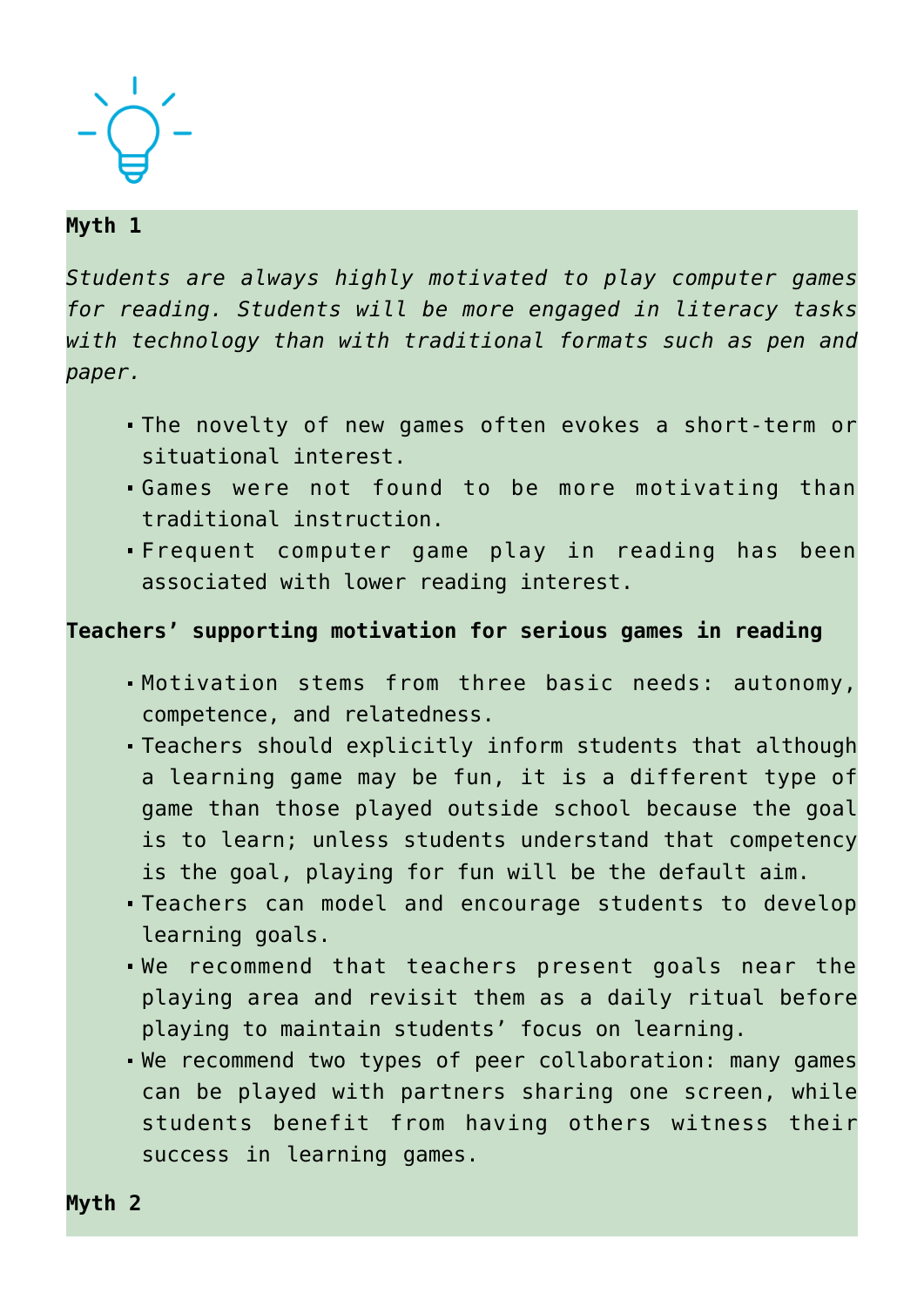*Students are digital natives, which means they can jump right into a game with little instruction. Today's students, born immersed into digital technology, approach technology differently than previous generations.*

- Generational status does not ensure technological competence.
- Experience and education are more important than age.

# **Teachers' support of students' skill in using games for literacy learning**

- Teachers should introduce a target literacy concept without technology. Only after students demonstrate some competence should a computer game be introduced for practice and reinforcement.
- It is ideal for teachers to not only demonstrate how to use the game but also help students to connect the game with previous learning.

#### **Myth 3**

*Computer games are interactive by design. Because games require players to make decisions, playing games should be interactive.*

Student use determines interactivity; games are only interactive when used mindfully.

# **Teachers' facilitation of students' mastery mind-set when playing computer games**

- Modelling how to interact mindfully with serious games is essential for learning.
- The most essential step is coaching students to slow down during play and reflect on their choices.
- Teachers can think aloud when introducing a learning game.

**Myth 4**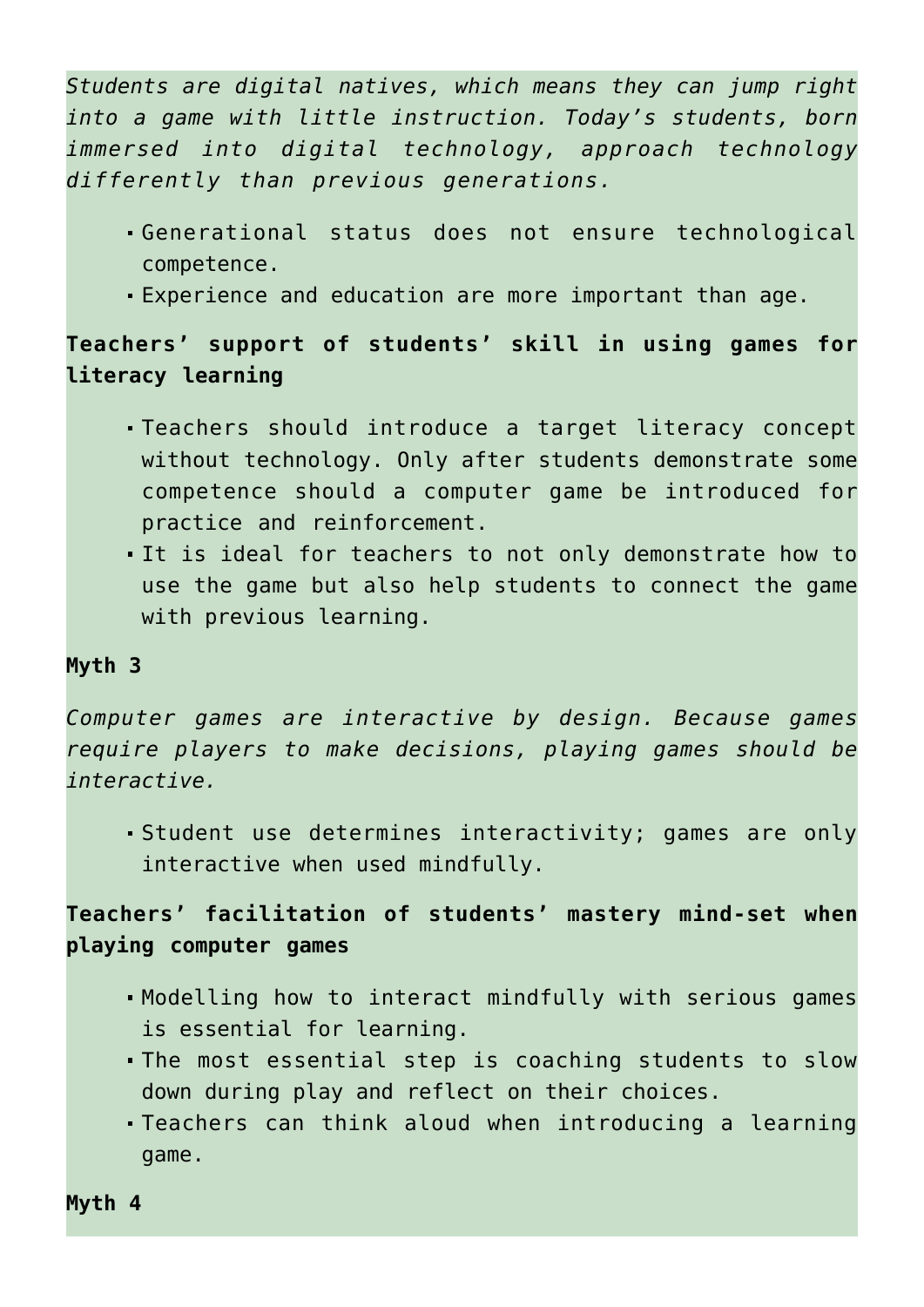*Students readily transfer learning from games to their reading and writing. As teachers, we expect that literacy skills generalise between digital and analogue situations.*

- Transfer cannot be assumed. This in one of the greatest challenges for game-based learning.
- Learning with computer games can be inert knowledge, which means students' only have that knowledge within a game context.
- Learning from games can be intuitive, meaning that it can be applied but not verbalised by learners.

### **Helping learning transfer beyond the game environment**

- It is fundamental for teachers to be well informed of exactly what type of learning their students are practicing in a game. Teachers should play the game in student mode to fully understand the types of tasks given.
- Teachers should work to embed serious games into their overall instructional framework, rather than isolating games in a discrete centre or computer lab activity.
- Computer games can be embedded within a 45-minute lesson.

#### **Myth 5**

*When students play learning games, teachers are freed up to support others. Computer games serve the dual purpose of teaching and classroom management.*

The teacher needs to be actively involved in all steps of the process: modelling, goal setting, tracking, and integrating instruction.

**Implementing computer games to support learning and relieve demands on teachers' instructional time**

Although we advocate students experience adult interaction to fully benefit from computer games, that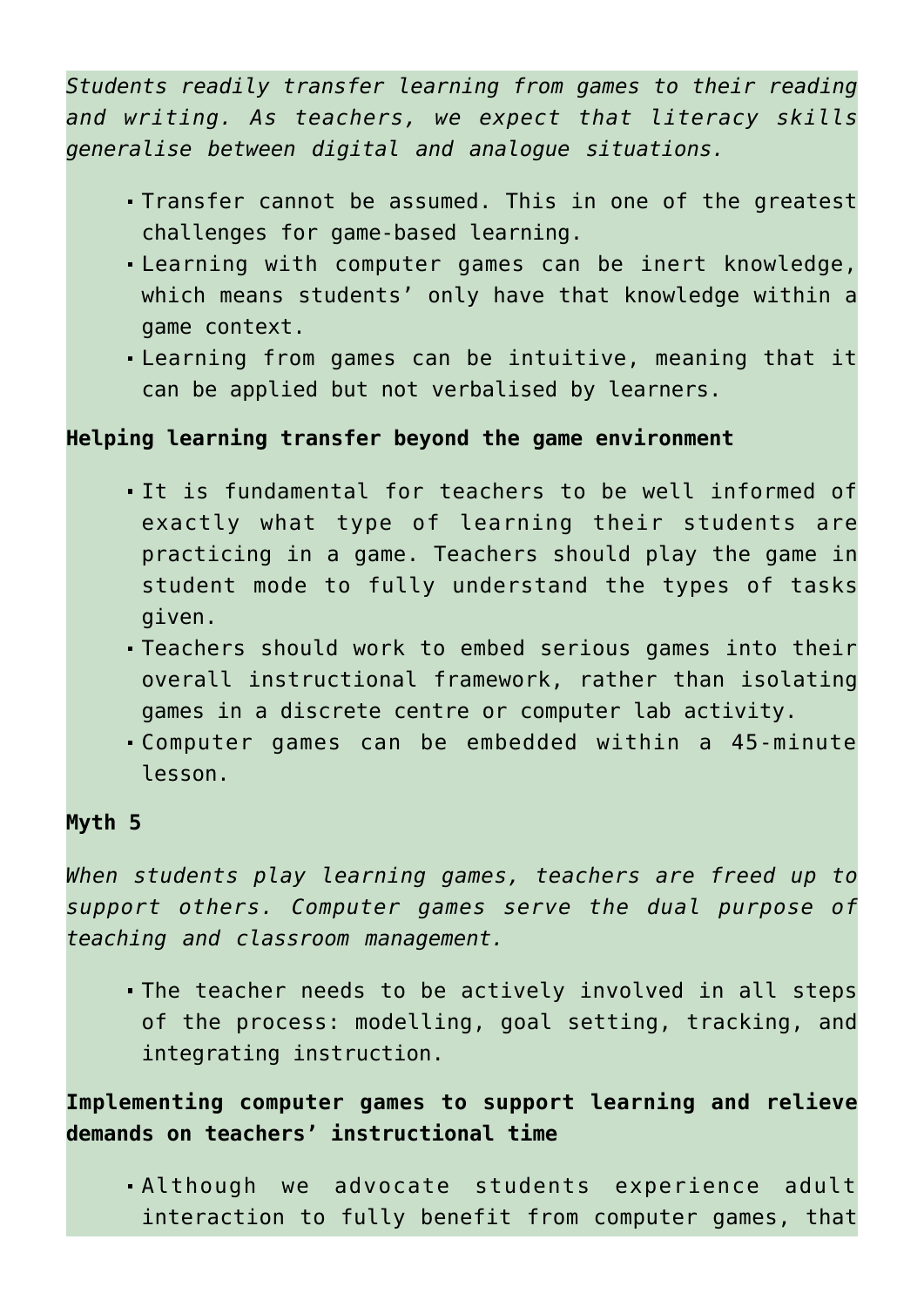adult does not need to be the teacher.

To facilitate students moving their knowledge from intuitive to generative, it is essential that students verbalise their learning. Adults should engage students in discussions about what they are learning in game play and ask insightful questions to help students connect learning to book reading.

#### **Myth 6**

*Research-based computer games provide individualised instruction for struggling readers.*

- Teachers provide instruction and games provide practice opportunities.
- Learning games can provide individualised practice for struggling readers.



#### **Implications**

When using serious games in early reading instruction, teachers should gain confidence in their content and pedagogical knowledge, carefully investigating the potential gains from the technology. We encourage teachers to critically analyse the limitations of serious games for reading, and before implementing, decide the extent to which such games are aligned with their pedagogical and content goals.

#### **How to acquire increased benefits from serious games**

1. Teachers should tell students explicitly that serious computer games are for learning.